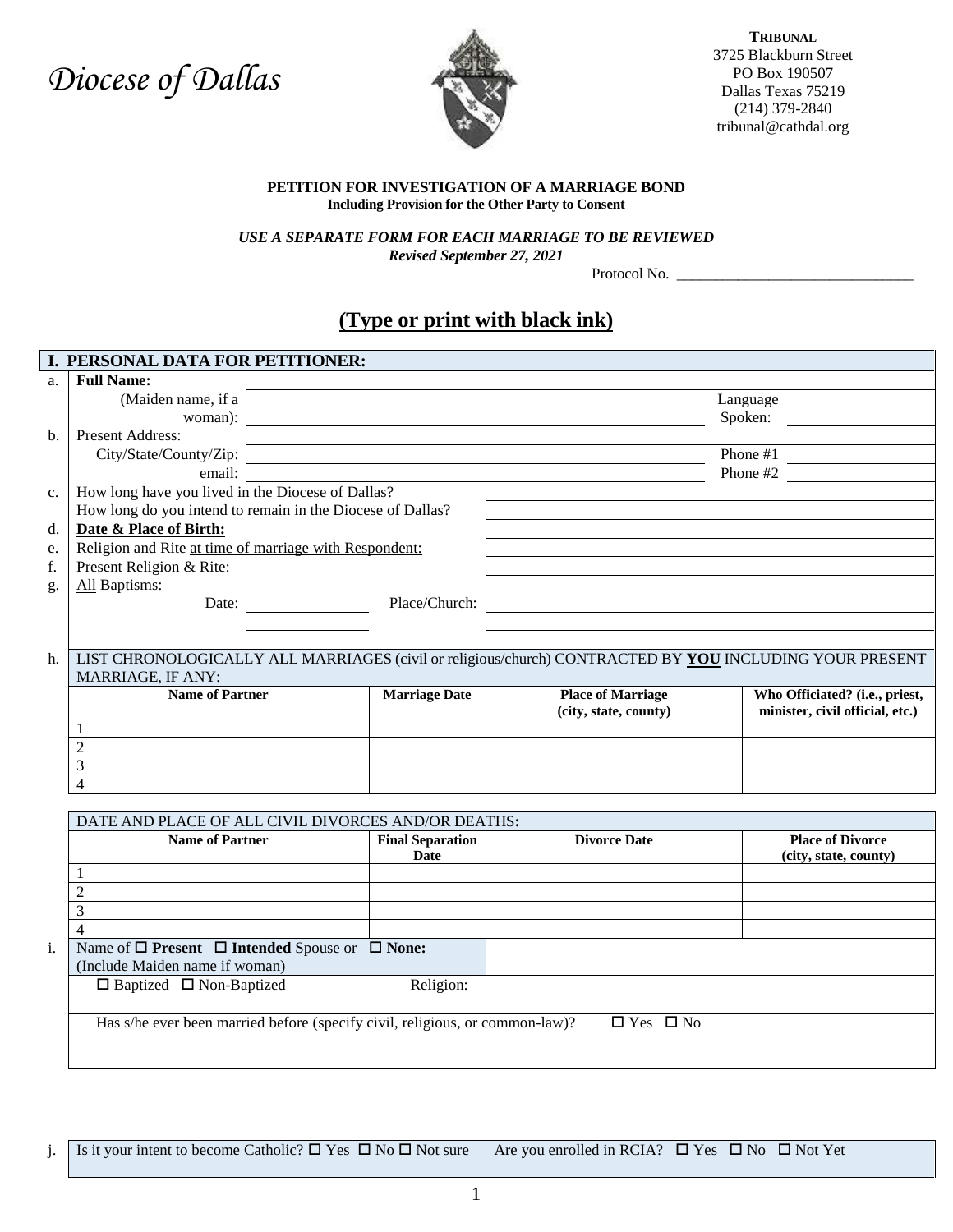|    | Tribunal)                                                                                                                                                                                                                      | II. PERSONAL DATA FOR RESPONDENT: (CHURCH LAW REQUIRES that the other party be contacted by the                                                                                                                                                                                                                                                           |                          |                                 |  |  |
|----|--------------------------------------------------------------------------------------------------------------------------------------------------------------------------------------------------------------------------------|-----------------------------------------------------------------------------------------------------------------------------------------------------------------------------------------------------------------------------------------------------------------------------------------------------------------------------------------------------------|--------------------------|---------------------------------|--|--|
| a. | <b>Present Name (former spouse):</b>                                                                                                                                                                                           |                                                                                                                                                                                                                                                                                                                                                           |                          |                                 |  |  |
|    | (Maiden name, if a woman):<br>Language:                                                                                                                                                                                        |                                                                                                                                                                                                                                                                                                                                                           |                          |                                 |  |  |
| b. | If current address is unknown, where can the Respondent be contacted? If you cannot obtain an address, provide a complete                                                                                                      |                                                                                                                                                                                                                                                                                                                                                           |                          |                                 |  |  |
|    | explanation plus all documentation of your efforts to obtain one. Without this information, the case cannot proceed.                                                                                                           |                                                                                                                                                                                                                                                                                                                                                           |                          |                                 |  |  |
|    | Present Address: New York Changes and Separate Separate Separate Separate Separate Separate Separate Separate Separate Separate Separate Separate Separate Separate Separate Separate Separate Separate Separate Separate Sepa |                                                                                                                                                                                                                                                                                                                                                           |                          |                                 |  |  |
|    | Phone #1                                                                                                                                                                                                                       |                                                                                                                                                                                                                                                                                                                                                           |                          |                                 |  |  |
|    |                                                                                                                                                                                                                                |                                                                                                                                                                                                                                                                                                                                                           |                          | Phone #2                        |  |  |
| c. | Date & Place of Birth:                                                                                                                                                                                                         |                                                                                                                                                                                                                                                                                                                                                           |                          |                                 |  |  |
| d. | Religion and Rite at time of marriage with Petitioner:                                                                                                                                                                         |                                                                                                                                                                                                                                                                                                                                                           |                          |                                 |  |  |
| e. | Present Religion & Rite:                                                                                                                                                                                                       |                                                                                                                                                                                                                                                                                                                                                           |                          |                                 |  |  |
| f. | All Baptisms:                                                                                                                                                                                                                  |                                                                                                                                                                                                                                                                                                                                                           |                          |                                 |  |  |
|    |                                                                                                                                                                                                                                | Date:                                                                                                                                                                                                                                                                                                                                                     |                          |                                 |  |  |
|    |                                                                                                                                                                                                                                |                                                                                                                                                                                                                                                                                                                                                           |                          |                                 |  |  |
|    |                                                                                                                                                                                                                                |                                                                                                                                                                                                                                                                                                                                                           |                          |                                 |  |  |
| g. |                                                                                                                                                                                                                                | LIST CHRONOLOGICALLY ALL MARRIAGES (civil or church) CONTRACTED BY THE RESPONDENT                                                                                                                                                                                                                                                                         |                          |                                 |  |  |
|    | <b>Name of Partner</b>                                                                                                                                                                                                         | <b>Marriage Date</b>                                                                                                                                                                                                                                                                                                                                      | <b>Place of Marriage</b> | Who Officiated? (i.e., priest,  |  |  |
|    |                                                                                                                                                                                                                                |                                                                                                                                                                                                                                                                                                                                                           | (city, state, county)    | minister, civil official, etc.) |  |  |
|    | 1                                                                                                                                                                                                                              |                                                                                                                                                                                                                                                                                                                                                           |                          |                                 |  |  |
|    | $\overline{2}$                                                                                                                                                                                                                 |                                                                                                                                                                                                                                                                                                                                                           |                          |                                 |  |  |
|    | 3                                                                                                                                                                                                                              |                                                                                                                                                                                                                                                                                                                                                           |                          |                                 |  |  |
|    | $\overline{4}$                                                                                                                                                                                                                 |                                                                                                                                                                                                                                                                                                                                                           |                          |                                 |  |  |
|    |                                                                                                                                                                                                                                | DATE AND PLACE OF ALL CIVIL DIVORCES AND/OR DEATHS:                                                                                                                                                                                                                                                                                                       |                          |                                 |  |  |
|    | <b>Name of Partner</b>                                                                                                                                                                                                         | <b>Final Separation</b>                                                                                                                                                                                                                                                                                                                                   | <b>Divorce Date</b>      | <b>Place of Divorce</b>         |  |  |
|    |                                                                                                                                                                                                                                | Date                                                                                                                                                                                                                                                                                                                                                      |                          | (city, state, county)           |  |  |
|    | 1                                                                                                                                                                                                                              |                                                                                                                                                                                                                                                                                                                                                           |                          |                                 |  |  |
|    | $\overline{2}$                                                                                                                                                                                                                 |                                                                                                                                                                                                                                                                                                                                                           |                          |                                 |  |  |
|    | 3                                                                                                                                                                                                                              |                                                                                                                                                                                                                                                                                                                                                           |                          |                                 |  |  |
|    | $\overline{4}$                                                                                                                                                                                                                 |                                                                                                                                                                                                                                                                                                                                                           |                          |                                 |  |  |
| h. | How did your former spouse react when                                                                                                                                                                                          |                                                                                                                                                                                                                                                                                                                                                           |                          |                                 |  |  |
|    | you contacted him/her about this process?                                                                                                                                                                                      |                                                                                                                                                                                                                                                                                                                                                           |                          |                                 |  |  |
|    |                                                                                                                                                                                                                                |                                                                                                                                                                                                                                                                                                                                                           |                          |                                 |  |  |
|    |                                                                                                                                                                                                                                |                                                                                                                                                                                                                                                                                                                                                           |                          |                                 |  |  |
|    |                                                                                                                                                                                                                                |                                                                                                                                                                                                                                                                                                                                                           |                          |                                 |  |  |
|    |                                                                                                                                                                                                                                |                                                                                                                                                                                                                                                                                                                                                           |                          |                                 |  |  |
|    |                                                                                                                                                                                                                                | *** DO NOT FILL OUT THE WITNESS SECTION FOR AN ABSENCE OF CANONICAL FORM CASE ***                                                                                                                                                                                                                                                                         |                          |                                 |  |  |
|    |                                                                                                                                                                                                                                |                                                                                                                                                                                                                                                                                                                                                           |                          |                                 |  |  |
|    |                                                                                                                                                                                                                                |                                                                                                                                                                                                                                                                                                                                                           |                          |                                 |  |  |
|    |                                                                                                                                                                                                                                |                                                                                                                                                                                                                                                                                                                                                           |                          |                                 |  |  |
|    |                                                                                                                                                                                                                                | III. LIST WITNESSES WHO CAN VERIFY FACTS AND CIRCUMSTANCES FOR MARRIAGE WITH RESPONDENT:                                                                                                                                                                                                                                                                  |                          |                                 |  |  |
|    |                                                                                                                                                                                                                                | CHURCH LAW REQUIRES that this investigation be proved not only by the declarations of the parties to the marriage but also by the testimonies of reliable witnesses.                                                                                                                                                                                      |                          |                                 |  |  |
|    |                                                                                                                                                                                                                                | List persons who have knowledge of your courtship, decision to wed, engagement, wedding, and early period of the marriage and who will provide us with information.                                                                                                                                                                                       |                          |                                 |  |  |
|    |                                                                                                                                                                                                                                | Your parents (and/or stepparents, if any) and those of your former spouse are contacted. List at least four other family members and/or friends. Enlist the cooperation of<br>witnesses before providing their names to the Tribunal. Witnesses are directly contacted by the Tribunal. They are to return their written testimony to the Tribunal rather |                          |                                 |  |  |
|    |                                                                                                                                                                                                                                | than through you. Witnesses should keep a copy of their testimony in case the original is lost in the mail.                                                                                                                                                                                                                                               |                          |                                 |  |  |
|    |                                                                                                                                                                                                                                |                                                                                                                                                                                                                                                                                                                                                           |                          |                                 |  |  |
|    | Petitioner's father:                                                                                                                                                                                                           |                                                                                                                                                                                                                                                                                                                                                           | email:                   |                                 |  |  |
|    | Address:                                                                                                                                                                                                                       |                                                                                                                                                                                                                                                                                                                                                           |                          | Telephone:                      |  |  |
|    |                                                                                                                                                                                                                                | City, State, Zip:                                                                                                                                                                                                                                                                                                                                         |                          | Religion/ Rite:                 |  |  |
|    |                                                                                                                                                                                                                                |                                                                                                                                                                                                                                                                                                                                                           | Language:                |                                 |  |  |
|    | Petitioner's mother:                                                                                                                                                                                                           |                                                                                                                                                                                                                                                                                                                                                           | email:                   |                                 |  |  |
|    | (present & maiden)                                                                                                                                                                                                             | <u> 1989 - Johann Stein, fransk politik (f. 1989)</u>                                                                                                                                                                                                                                                                                                     |                          |                                 |  |  |
|    | Address:                                                                                                                                                                                                                       |                                                                                                                                                                                                                                                                                                                                                           | Telephone:               |                                 |  |  |
|    | City, State, Zip:                                                                                                                                                                                                              |                                                                                                                                                                                                                                                                                                                                                           | Religion/Rite:           |                                 |  |  |
|    |                                                                                                                                                                                                                                |                                                                                                                                                                                                                                                                                                                                                           | Language:                |                                 |  |  |
|    | Petitioner's stepfather:                                                                                                                                                                                                       |                                                                                                                                                                                                                                                                                                                                                           | email:                   |                                 |  |  |
|    | Address:                                                                                                                                                                                                                       |                                                                                                                                                                                                                                                                                                                                                           | Telephone:               |                                 |  |  |
|    | City, State, Zip:                                                                                                                                                                                                              |                                                                                                                                                                                                                                                                                                                                                           | Language:                |                                 |  |  |
|    | Petitioner's stepmother:                                                                                                                                                                                                       |                                                                                                                                                                                                                                                                                                                                                           | email:                   |                                 |  |  |
|    | Address:                                                                                                                                                                                                                       |                                                                                                                                                                                                                                                                                                                                                           | Telephone:               |                                 |  |  |
|    | City, State, Zip:                                                                                                                                                                                                              |                                                                                                                                                                                                                                                                                                                                                           | Language:                |                                 |  |  |
|    |                                                                                                                                                                                                                                |                                                                                                                                                                                                                                                                                                                                                           |                          |                                 |  |  |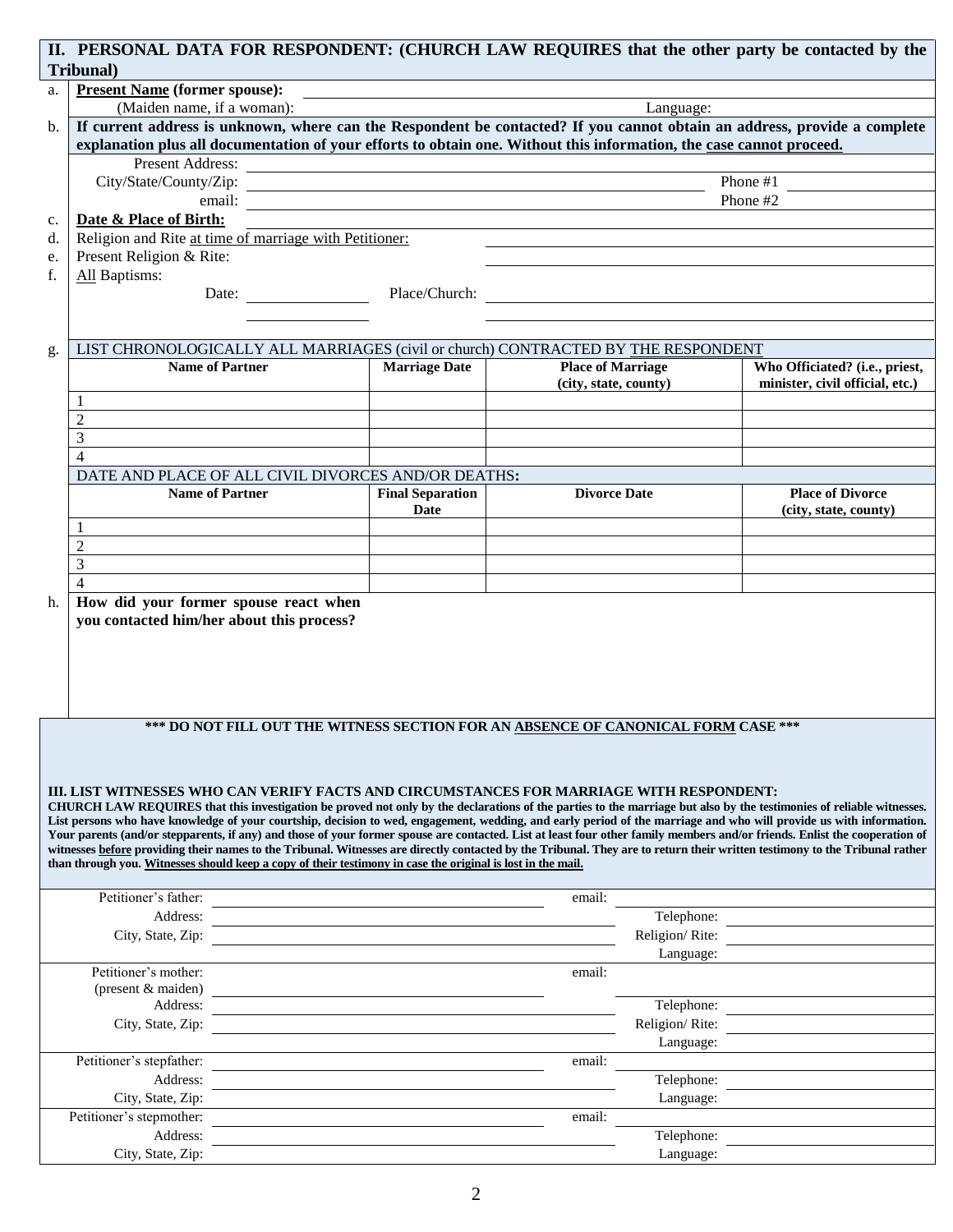| Respondent's father:      | email:                                                                                                                                |
|---------------------------|---------------------------------------------------------------------------------------------------------------------------------------|
| Address:                  | Telephone:                                                                                                                            |
| City, State, Zip:         | Religion/Rite                                                                                                                         |
|                           | Language:                                                                                                                             |
| Respondent's mother:      | email:                                                                                                                                |
| (present & maiden)        |                                                                                                                                       |
| Address:                  | Telephone:                                                                                                                            |
| City, State, Zip:         | Religion/Rite                                                                                                                         |
|                           | Language:                                                                                                                             |
| Respondent's stepfather:  | email:                                                                                                                                |
| Address:                  | Telephone:                                                                                                                            |
| City, State, Zip:         | Language:                                                                                                                             |
| Respondent's stepmother   | email:                                                                                                                                |
| Address:                  | Telephone:                                                                                                                            |
| City, State, Zip:         | Language:                                                                                                                             |
|                           | At least FOUR ADDITIONAL WITNESSES are required – they will be offering their testimony in writing via a Witness Questionnaire.       |
|                           | Please note: An Expert Release must be signed by each party who met with the Expert if a medical, psychological, or religious advisor |
| is proposed as a witness. |                                                                                                                                       |
| Name:                     | email:                                                                                                                                |
| Address:                  | Telephone:                                                                                                                            |
| City, State, Zip:         | Relationship:                                                                                                                         |
| Year Met You:             | Year Met Former Spouse:<br>Language:                                                                                                  |
|                           |                                                                                                                                       |
| Name:                     | email:                                                                                                                                |
| Address:                  | Telephone:                                                                                                                            |
| City, State, Zip:         | Relationship:                                                                                                                         |
| Year Met You:             | Year Met Former Spouse:<br>Language:                                                                                                  |
|                           |                                                                                                                                       |
| Name:                     | email:                                                                                                                                |
| Address:                  | Telephone:                                                                                                                            |
| City, State, Zip:         | Relationship:                                                                                                                         |
| Year Met You:             | Year Met Former Spouse:<br>Language:                                                                                                  |
|                           |                                                                                                                                       |
| Name:                     | email:                                                                                                                                |
| Address:                  | Telephone:                                                                                                                            |
| City, State, Zip:         | Relationship:                                                                                                                         |
| Year Met You:             | Year Met Former Spouse:<br>Language:                                                                                                  |
|                           |                                                                                                                                       |
|                           | Did all of your witnesses including those of your former spouse agree to testify?<br>$\square$ Yes<br>$\Box$ No, please explain:      |
|                           |                                                                                                                                       |
|                           |                                                                                                                                       |
|                           |                                                                                                                                       |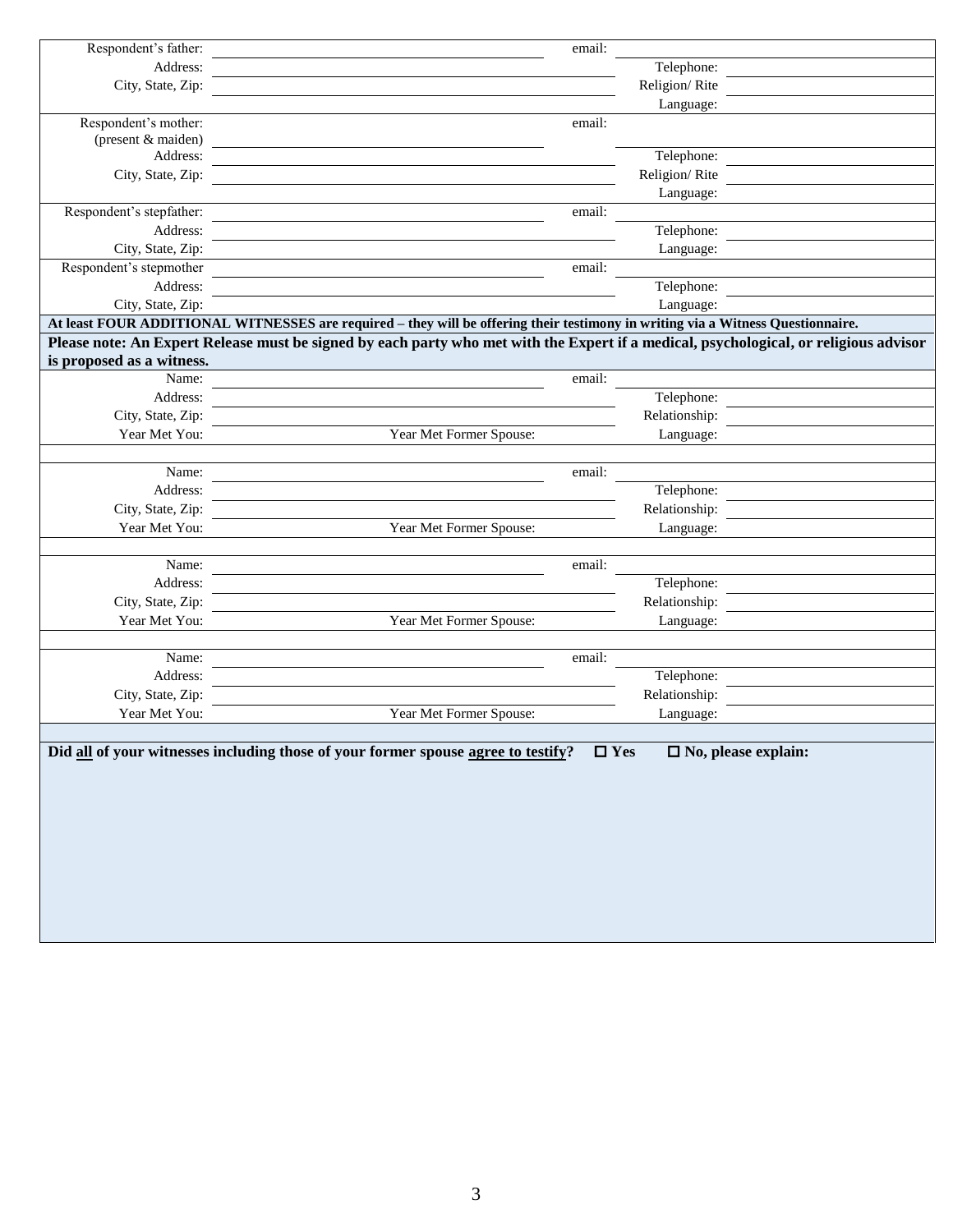#### **PETITIONER'S AGREEMENT**

#### **Note:** *Any reference to child or elder abuse will be reported by this Tribunal as required by law.*

I, the Petitioner, respectfully request that the Tribunal of the Diocese of Dallas investigate my marriage with

as to its possible invalidity or nullity, for I allege the marriage is or might be invalid or null. I understand my former spouse will be contacted and given an opportunity to answer this petition and allegation.

\_\_\_\_\_\_\_\_\_\_\_\_\_\_\_\_\_\_\_\_\_\_\_\_\_\_\_\_\_\_\_\_\_\_\_\_\_\_\_\_\_\_\_\_\_\_\_\_\_\_\_

After the investigation has been made, I request that there be, if possible under the canon law of the Roman Catholic Church, a final judgment declaring the marriage invalid and establishing my freedom to marry in the Catholic Church.

As evidence to support this petition, I offer: my own declaration; the names and addresses of potential witnesses; any documents which may be pertinent; and other proofs which may reveal the facts concerning the marriage under investigation. I understand all documents submitted to the Tribunal by me or anyone else will become the property of the Dallas Tribunal and be preserved according to Church law. I understand my former spouse and I will be able to review, in the Tribunal offices, the case file, including each other's declaration(s) and all other unrestricted materials.

My domicile (place of residence) and that of the Respondent are correctly noted on this petition.

I agree that the present case sponsor, \_\_\_\_\_\_\_\_\_\_\_\_\_\_\_\_\_\_\_\_\_\_\_\_\_\_\_\_\_\_\_\_\_\_\_\_\_\_\_\_\_\_\_\_\_\_\_\_, whose signature appears below, can serve as my (volunteer) Procurator-Advocate and perform in my name all that may be necessary in my interests, including renunciation of the case. I understand that, at any time, a different Procurator-Advocate may be assigned to me by the Tribunal. I may freely appoint a Procurator and/or Advocate of my own choice, as long as that person is a canon lawyer (JCL or JCD degree) who can be admitted before the Tribunal. [initials]

#### **I recognize the Tribunal cannot give any assurances regarding the outcome of this case, nor estimate or guarantee a timeframe for the completion of this case. \_\_\_\_\_[initials]**

I acknowledge I cannot set a date for any marriage, including a convalidation, until I have received final notice that I am free to marry and that any stipulations placed by the Tribunal have been fulfilled. [initials]

I also understand and agree that no priest, deacon, or lay minister may provide me with **even a tentative date** for a future wedding in the Catholic Church until this process shall have been completed. \_\_\_\_\_[initials]

I understand and agree that these proceedings are part and parcel of the free exercise of religious liberty of the Catholic Church and governed solely by its canonical precepts. [initials]

I understand I may receive future correspondence from the Tribunal via e-mail rather than US Mail. I agree to notify the Tribunal of any changes in my contact information. \_\_\_\_\_[initials]

I understand that the process of the trial may involve an in-person recorded deposition with a Tribunal Judge or Auditor and the taking of an oath in order to give my personal statement(s). \_\_\_\_\_[initials]

By virtue of this statement, I authorize and release the Tribunal of the Diocese of Dallas to send my complete case file to an Expert Witness (a mental health professional) for review and to interview me, and/or to conduct testing, as determined by the Expert Witness. I understand the Expert will provide the Tribunal of the Diocese of Dallas with the results of the interview and/or testing, including an evaluation and actual test results, to assist the officials of the Dallas Tribunal and any Appellate Court in rendering a decision on my Petition. These results will become a part of the case file and the property of the Dallas Tribunal to be preserved according to Church law. \_\_\_\_\_[initials]

I understand that in accord with applicable professional standards, reports from mental health professionals are always withheld from the Petitioner and the Respondent. For serious reasons (such as the avoidance of physical danger or public scandal),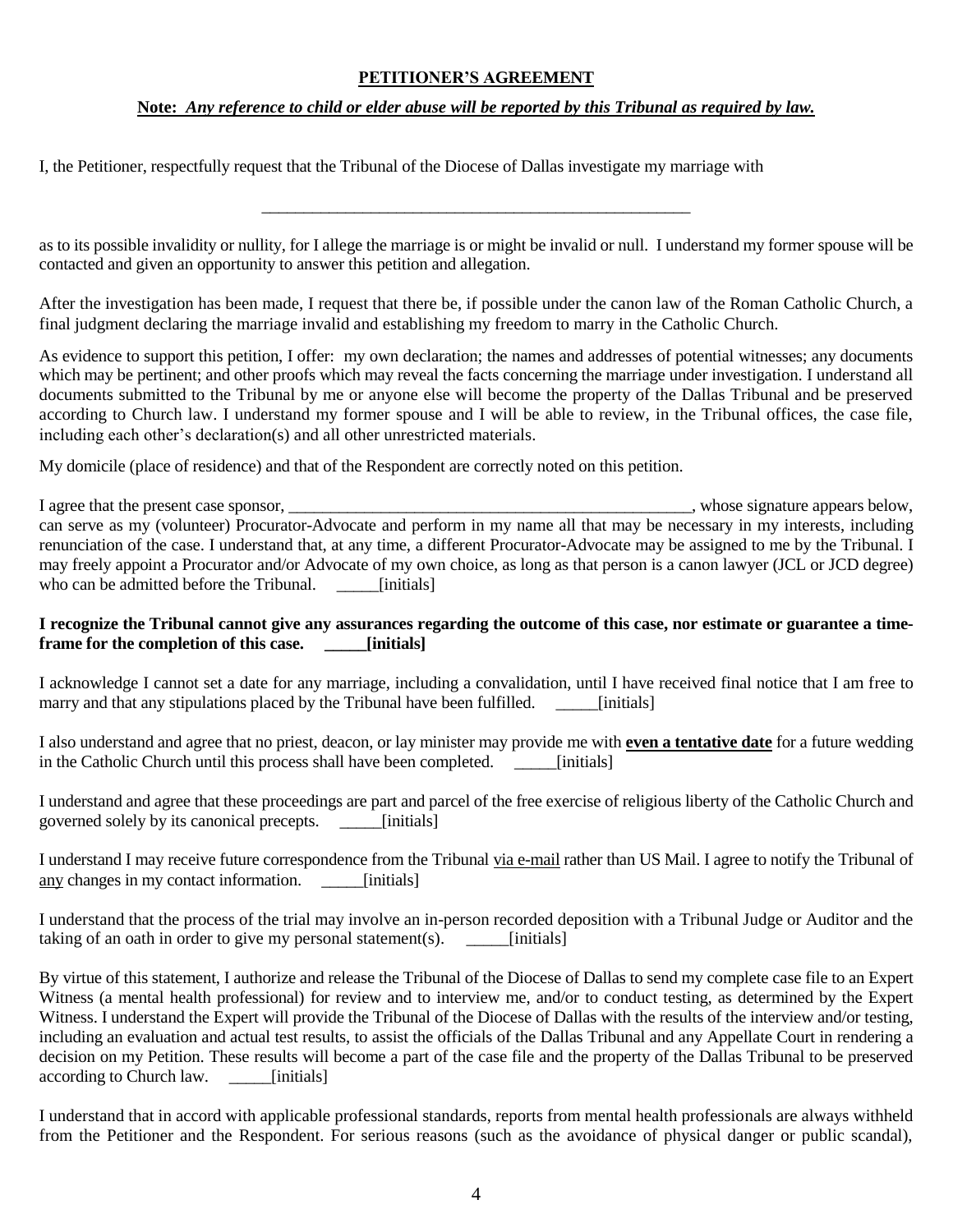witnesses may ask that their testimony be withheld from the Petitioner and/or the Respondent. The decision whether to withhold any testimony, however, belongs solely to the Judge acting in accord with the requirements of canon law. [initials]

I understand that counseling or therapy may be mandated or other steps required before permission will be given for a marriage in the Catholic Church and that some information and materials from my file may be given to the clergy or layperson counseling and/or preparing me (or my former spouse) for marriage in the Church. \_\_\_\_\_\_\_\_[initials]

I understand that because the time-frame of the process or its outcome cannot be guaranteed, **status updates generally are not given by the Tribunal.** The Tribunal staff is available to answer general questions regarding canon law but not specific questions regarding each case and its status. [initials]

I accept that each case can be discussed only with the Petitioner or the Respondent, or their respective Procurator-Advocates, and not with any family members or current spouses. \_\_\_\_\_\_\_\_[initials]

By means of this document, I promise that I will institute no litigation before any civil jurisdiction for any reason related to the substance or process of the matrimonial nullity case and trial, since this matter pertains solely to the governance of the Catholic Church and is within the exclusive jurisdiction of the Tribunal. [initials]

I understand that the Tribunal is subsidized by parish assessments, AND THAT A DECISION IN A MARRIAGE NULLITY CASE IS NEVER CONTINGENT UPON THE PAYMENT OF ANY AMOUNT OF MONEY, but I may need to pay the fees for:

- A Document or People Search Service when such services are required, or online search fees/subscriptions.
- The agreed upon fee to the Expert Witness for psychological evaluation(s), possibly including testing, for the Petitioner and/or Respondent.
- Any fee for an appeal either to the Appellate Court for the Diocese of Dallas or to the Roman Rota.
- The agreed upon fee to the Marriage Readiness Assessor prior to any new marriage in the Church, if required.

[initials]

Civil/moral obligations from my prior marriage must be met before I may be able marry in the Catholic Church. \_\_\_\_\_[initials]

#### **I hereby affirm under oath that the facts supplied are true and correct and affix my signature to this Petition.**

(Signature of Petitioner)

Subscribed before me at **[Parish name – print:]**

on

(**Print** name of priest, deacon, or lay case sponsor)

(Signature of priest, deacon, or lay case sponsor)  $\Box$  I, the case sponsor, agree to be appointed as Procurator-Advocate for the Petitioner.

This agreement, questionnaires, and other related documents also are signed when a party's signature is delivered by facsimile, email, or other electronic medium. These signatures must be treated in all respects as having the same force and effect as original signatures.

2021-9-27